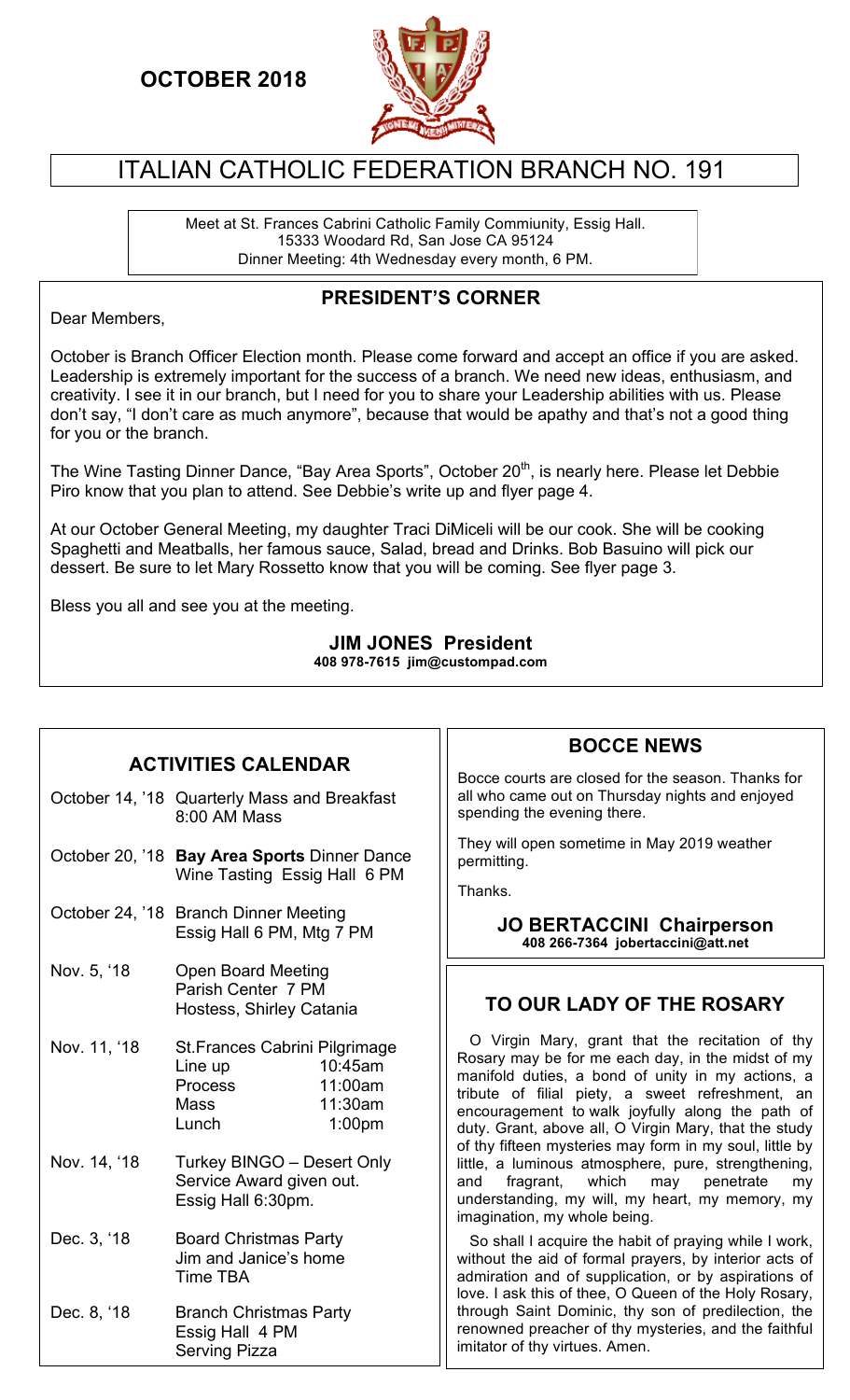

Carlo Pedron, Editor 5530 Amby Dr San Jose CA 95124-6333 Reply-To … cjpedron@gmail.com

RETURN SERVICE REQUESTED

**CHAPLAIN**  Fr. Paolo Gobbo 408 269-2226 **PRESIDENT** Jim Jones 408 210-5542 **1ST VICE PRESIDENT** Bob Basuino 408 439-1758 **2nd VICE PRESIDENT** Debbie Piro 408 306-9244 **RECORDING SECRETARY** Janis Jones 408 210-5542 **TREASURER** Theresa Engkilterra 408 406-0922 **FINANCIAL SECRETARY** Camille Orlando **ORATOR** Emily Corral 408 723-2377 **SENTINEL** Shirley Catania 408 813-4464 **TRUSTEES** George Midwin 408 371-4897 Anthony Spagnolo 408 887-8214 Lonnie Swarringim 408 293-2128 **COMMITTEE CHAIRPERSON BOCCE BALL** Jo Bertaccini 408 266-7364 **MEMBERSHIP** Mary Rossetto 408 377-3488 **PARISH COUNCIL** Frieda Flocchini 408 377-5897 **PHONE** Esther Ramonda 408 559 4669 **PRAYER GROUP** Emily Corral 408 723-2377 **SUNSHINE** Geri Bombaci 408 377-2832

#### **SAVE THE DATES**

**Bay Area Sports** Dinner/Dance Oct. 20, 2018 Wine Tasting. Volunteers needed.

**DEBBIE PIRO Chairperson 408 306-9244 debpiro123@yahoo.com**

St. Frances Cabrini Pilgrimage Nov. 11, 2018. 11:30 AM Mass @ SFC.

#### WHY DO CATHOLICS CROSS THEMSELVES WHEN THEY PRAY?

 Making the Sign of the Cross may be the most common of all actions that Catholics do. We make it when we begin and end our prayers; we make it when we enter and leave a church; we start each Mass with it; we may even make it when we hear the Holy Name of Jesus taken in vain and when we pass a Catholic church where the Blessed Sacrament is reserved in the tabernacle.

 So we know *when* we make the Sign of the Cross, but do you know *why* we make the Sign of the Cross? The answer is both simple and profound.

 In the Sign of the Cross, we profess the deepest mysteries of the Christian Faith: the Trinity—Father, Son, and Holy Spirit--and the saving work of Christ on the Cross on Good Friday. The combination of the words and the action are a creed—a statement of belief. We mark ourselves as Christians through the Sign of the Cross.

 And yet, because we make the Sign of the Cross so often, we may be tempted to rush through it, to say the words without listening to them, to ignore the profound symbolism of tracing the shape of the Cross—the instrument of Christ's death and our salvation—on our own bodies. A creed is not simply a statement of belief—it is a vow to defend that belief, even if it means following Our Lord and Savior to our own cross.

*Please remember to pray for the following Branch Members and families* 

Betty & Joe Antuzzi Elaine & \*Tom Davis [dec] Marie Belardi [dec] Leo Agnoletti [dec] Amy Gonzales, Theresa Engilterra's daughter-in-law. *May Our Dear Lord give them comfort! Thank you.*

> **EMILY CORRAL Chairperson 408 723-2377 ecorral2@earthlink.net**

**NO E-Mail address on record?**

Save us 75¢ ea for postage, paper, and printing! **Reply-To … cjpedron@gmail.com**

#### **CARLO PEDRON, Editor**

#### **ADVERTISE IN THE NEWSLETTER**

Do you have a business you would like to advertise? You can do it by placing an ad in the newsletter. Only \$10 per month. Contact…

> **JIM JONES President 408 978-7615 jim@custompad.com**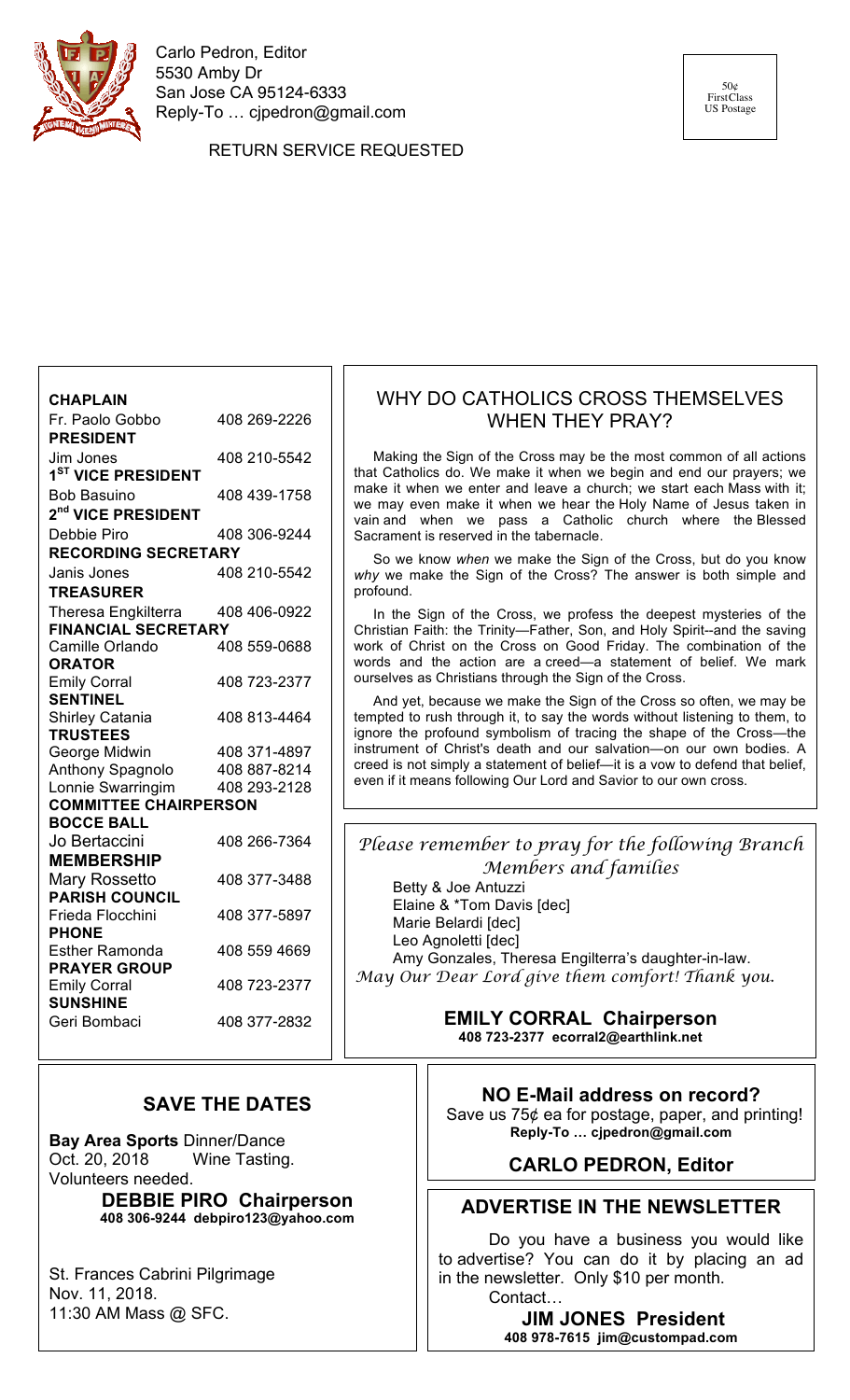

# ITALIAN-CATHOLIC FEDERATION BRANCH #191 MONTHLY DINNER & MEETING

- DATE: Wednesday, October 24, 2018
- PLACE: St. Frances Cabrini, Essig Hall
- TIME: Social Hour/Dinner 6:00pm Meeting 7:00pm
- MENU: Spaghetti and Meatballs, Italian Salad, bread, dessert, fine wine, soft drinks, and coffee. Cook: Tracy DiMiceli.

**BRING YOUR OWN UTENSILS!!** *COST: \$13 per person* – Under 12 FREE !!

## **RESERVATIONS AND CHECK ARE REQUIRED. MAKE CHECK PAYABLE TO ICF BR#191. REPLY WITH PAYMENT BY . . .**

**OCTOBER 20, 2018.**

**NO REFUNDS. MAIL CHECK AND FORM TO:**

**MARY ROSSETTO 1954 Bernice Way San Jose, CA 95124 408-377-3488**

Cut here

RSVP NAME NUMBER OF ADULTS NUMBER OF CHILDREN UNDER12 AMOUNT ENCLOSED \$

*Reservations Due by Oct. 20, 2018*

*If you would like to have your monthly newsletter sent via email please write your email address below or send a note to cjpedron@gmail.com.*

Thank You!!